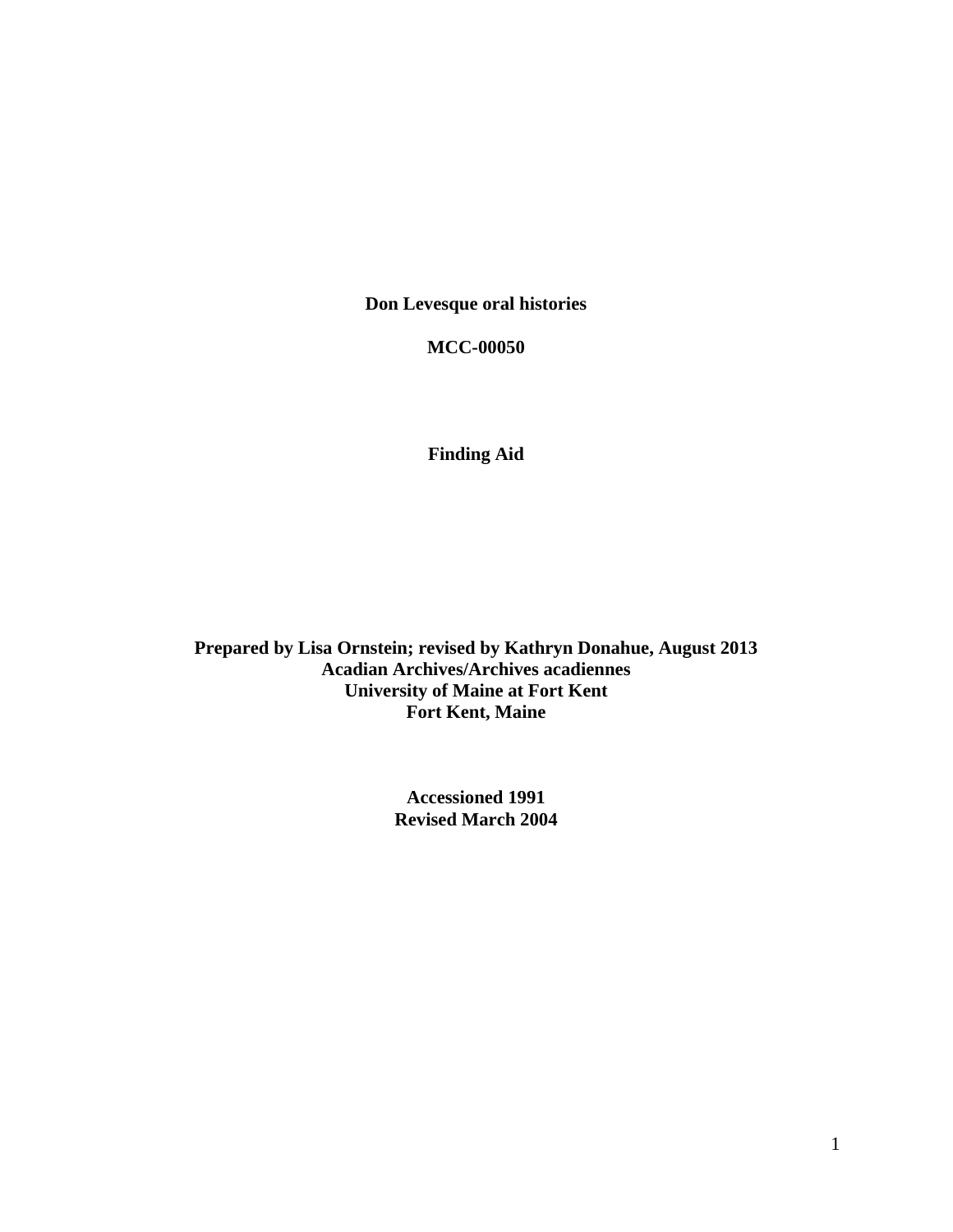# **Table of Contents**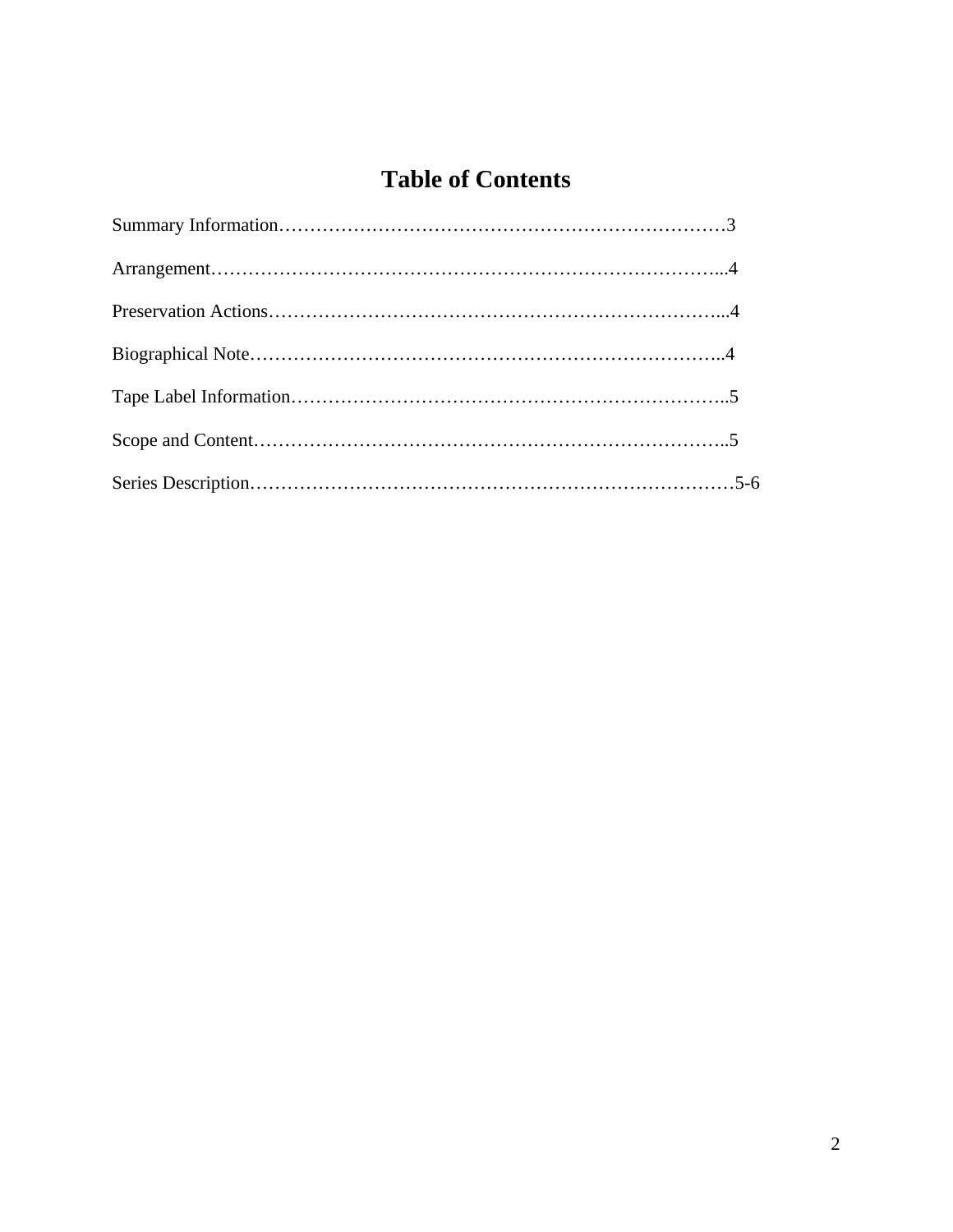## **Don Levesque oral histories**

## **SUMMARY INFORMATION**

*Collection Title:* Don Levesque oral histories

*Citation:* Don Levesque oral histories, MCC-00050, Acadian Archives/Archives acadiennes, University of Maine at Fort Kent.

*Accession Number:* MCC-00050 *Shelf List Numbers:* AA0050 (1/2, 2/2) UA-050 (1/2, 2/2) UM050

- *Introduction:* The Don Levesque oral histories collection consists of oral history collected by Don Levesque from older residents of New Brunswick in 1974. Donated to the Archives in 1991, the collection comprises two sets of papers and an audiocassette recording.
- *Provenance/Chain of Custody:* Don Levesque created this collection as part of coursework for a class with Roger Paradis at the University of Maine at Fort Kent in Spring 1974. Prof. Paradis kept this collection in his personal custody until March 1991, when he brought it to the Acadian Archives/Archives acadiennes.

*Date Range*: 1974 *Language:* French.

- *Physical Characteristics/Condition:* The collection consists of papers (a set of four single-sided 8x51/2" sheets of manuscript and a set of seven single-sided 8x13" sheets of manuscript) and a cassette recording. The papers were apparently exposed to excess humidity, but are in good condition; the original 120-minute cassette was exposed to mold contamination prior to its arrival at the Archives. Because of the contamination, Archives staff remastered the original tape onto new tape stock, splitting the 120-minute recording over two 60-minute cassettes in order to provide better durability.
- *Sound Quality:* The sound quality on the original recordings ranges from fair to poor. The interviewer's voice is consistently audible, but the interviewees were apparently seated at less than optimal range for the microphone and at some times their voices are quite faint.
- *Access*: This collection is available to researchers without restriction. With the permission of the Archivist, and in accordance with existing archival photocopy policies, researchers may make one copy of the manuscript material for their personal use for research purposes. They must quote "Don Levesque oral histories, MCC-00050, Acadian Archives/Archives acadiennes, University of Maine at Fort Kent" as a source if the item is used in papers or publications.
- **Arrangement:** The Archives staff arranged this collection in order to maximize its usability by researchers into two series organize by genre: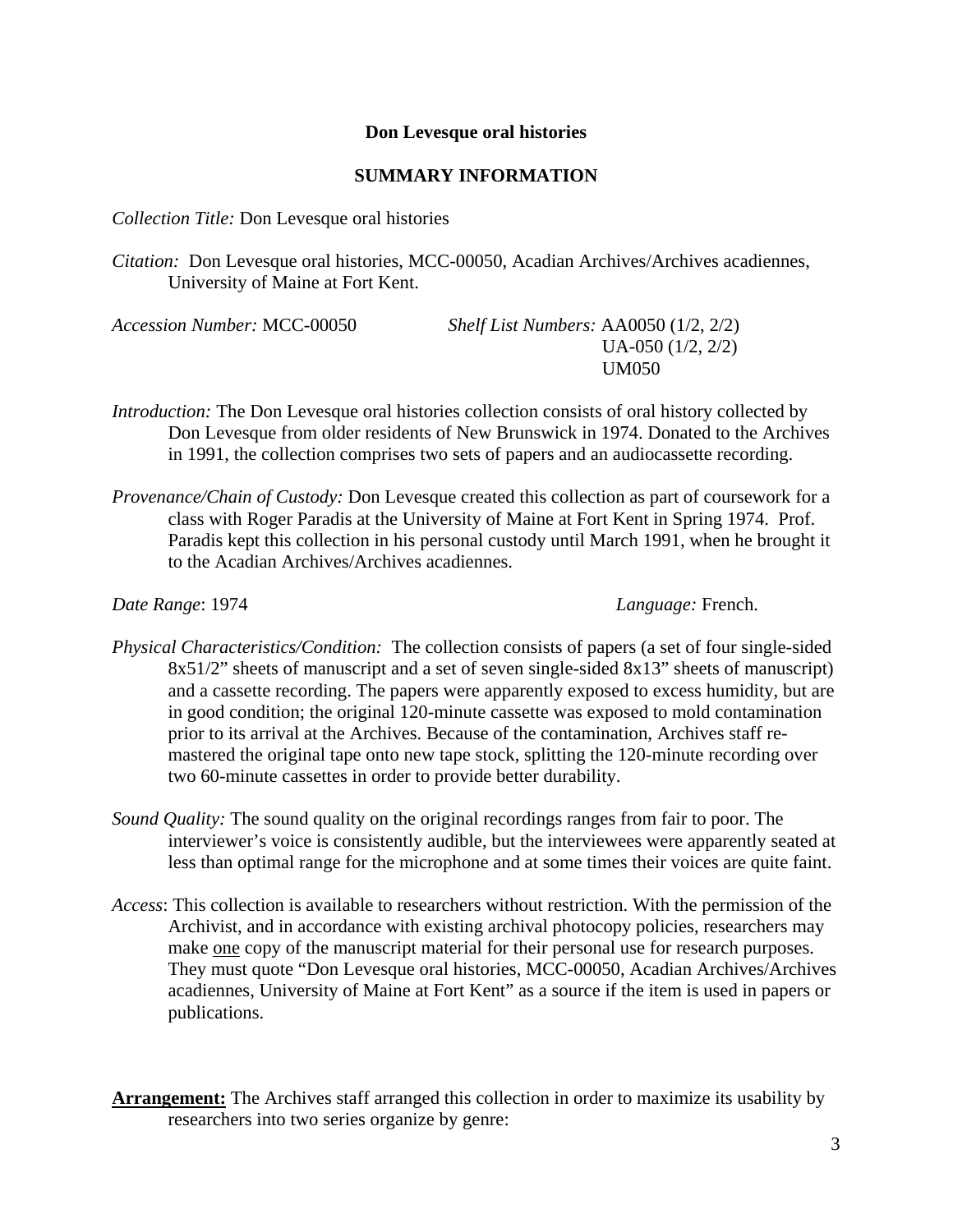- I. Audio material
- II. Papers
- **Preservation Actions:** This collection is one of a number of student collections which Professor Roger Paradis brought to the Archives in 1991. At some point prior to their archival at the Archives, these student collections were exposed to excessive humidity; this was readily evident by the rusty staples and paper clips which held together the papers and by the fact that several of the audio recordings exhibited visible mold. Archives staff undertook a number of preservation measures to both salvage these materials and to ensure that they did not pose a contamination threat to other materials in Archives' collection.

Archives staff cleaned and dried out the papers, removed staples, and surface-cleaned them to remove dust and loose rust. The papers were placed into archival-quality folders and placed in archival-quality enclosures. Archives staff worked in collaboration with staff at the Public Archives of Canada and the Canadian Department of Agriculture to properly identify the mold on the audio recordings. The original cassette shells and boxes were discarded, appropriate cleaning agents were used to decontaminate the tapes, and the original tapes themselves were re-housed in new cassette shells and boxes. Archives staff then re-mastered the audio tapes onto new cassettes.

The original audio recording in this collection consisted of one 120-minute cassette. Because 120-minute tape stock is thin and prone to breakage, tangling, print-through, and other problems, Archives staff split the re-mastered recording onto two 60-minute cassettes.

## **Biographical Note:**

 **Don Levesque** (collector, donor). Don Levesque was born in 1947 in Grand Isle, Maine, the son of Gilbert Levesque and Lauraine Ouellette, He attended high school in Van Buren. From 1967 to 1969, he served in the military where his tour of duty took him to Vietnam. In 1974, he completed a degree in Social Sciences Field. Following graduation, he taught English as a second language at a community college in Edmundston, N.B. for two years. He subsequently served for a year as a regional director for a provincial bilingual program for hospital workers in northwestern New Brunswick. From 1979 to 1985, he worked in advertising as well as other capacities at *La Cataracte*, a bilingual newspaper in Grand Falls, New Brunswick.

 In 1985, Don Levesque began working for the *St. John Valley Times*, a regional weekly newspaper headquartered in Madawaska, Maine. After serving as a sales representative, he moved to the news room in 1988 where he served as a reporter and managing editor. Since 1996 he has served as the newspaper's publisher.

George Theriault was born circa 1888. He lived in Sainte-Anne, New Brunswick.

No biographical information for Mrs. Fred Doucet is available.

 Ora Poitras Bérubé was born circa 1893. She married Maurice Bérubé and resided in Saint-Andre, New Brunswick.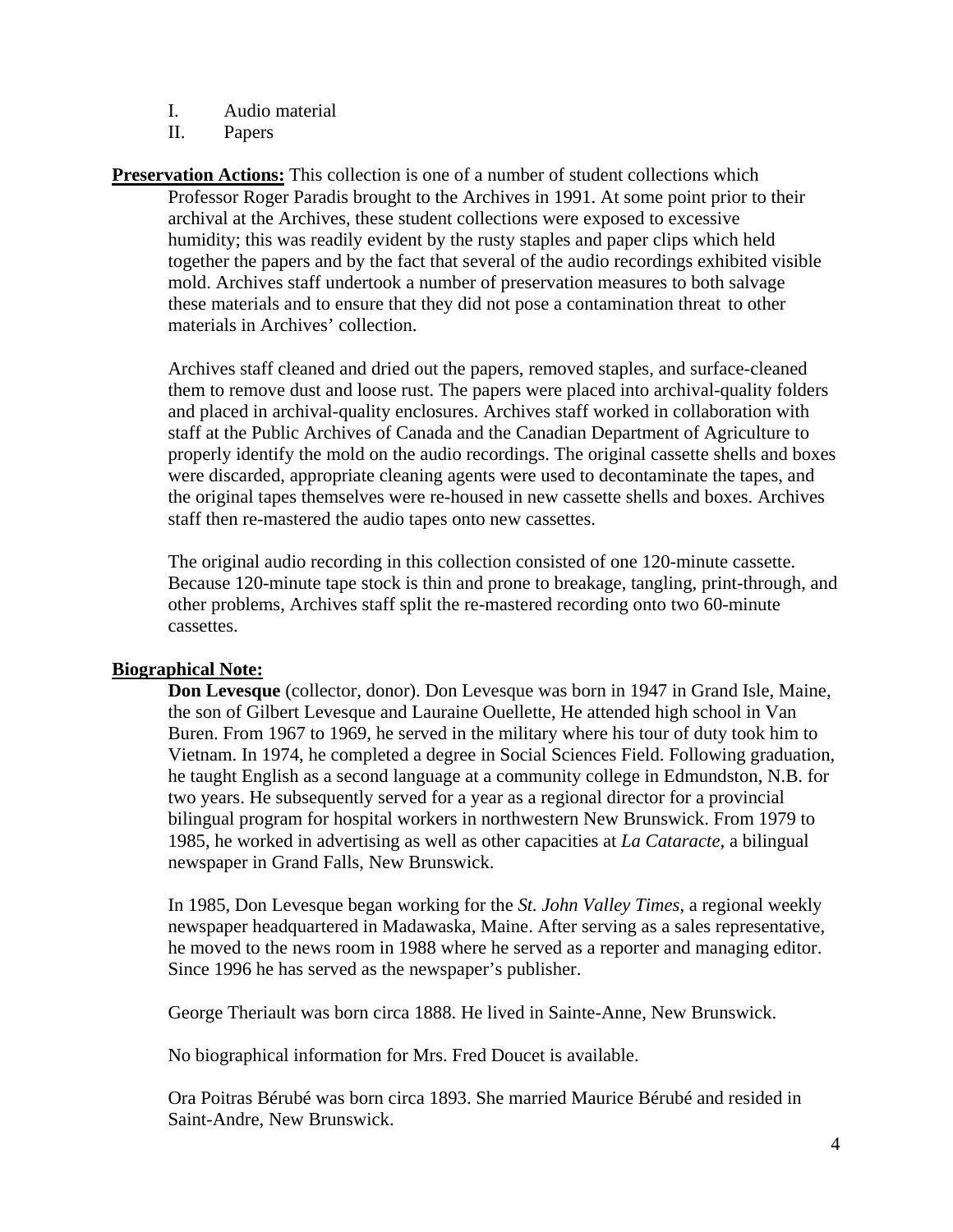**Tape Label Information:** The original 120-minute audio cassette tape was labeled "George Theriault, Mme Maurice Berube."

**Scope and Content:** This collection consists of French-language audio oral history interviews conducted by Don Levesque with George Theriault of Sainte-Anne, New Brunswick, Mrs. Fred Doucet, and Ora Poitras Bérubé (wife of Maurice Bérubé) of Saint-Andre, New Brunswick, in May 1974, plus additional hand-written notes on the conversations and a partial transcription of one of the interviews. This collection was created as classwork for course at the University of Maine at Fort Kent during the Spring 1974 semester. Subject matter includes fiddling, life in local lumber camps, songs, legends, farming practices, traditional medicine, childbirth practices, and family history.

### **Series Description**

**Series I: Audio Recording:** No tape log was provided for this collection at the time of its donation, label information on the original recording is incomplete, and the transcription included with this collection only covers a fragment of the audio interviews. As a result, it has not been possible to provide complete identification of interviewers and interviewees. The following partial identifications of interviewers and interviewees are based on audition of the tapes by Archives staff in conjunction with consultation of the manuscript notes.

#### UA-050 (1/2) Sides A and B:

Interview with George Theriault of Sainte-Anne, New Brunswick, conducted by Don Levesque. According to Don Levesque's manuscript notes, Mr. Theriault was 86 years old at the time of the interview. Subject matter includes fiddling, life in local lumber camps, songs, legends, and farming practices.

#### UA-050 (2/2) Side A:

Interview with George Theriault, conducted by Don Levesque, continued from UA-050 (1/2). Subject matter includes traditional medicine and farming practices.

Interview with Mrs.Fred Doucet [place of residence not identified]. During the interview Mrs. Doucet identifies herself as being 96 year old. This interview appears to have been conducted in part by Don Levesque and in part by one or more unidentified female interviewers. Subject matter includes childbirth practices.

Interview with unidentified female interviewee [?]. There appears to be another unidentified female interviewee who takes over from Mrs. Doucet. The interview appears to have been conducted by Don Levesque and one or more unidentified female interviewers. Subject matter includes gardening, sewing and personal history.

Interview with Mrs. Maurice Bérubé (née Ora Poitras) of Saint-André, New Brunswick, conducted by Don Levesque. According to the partial